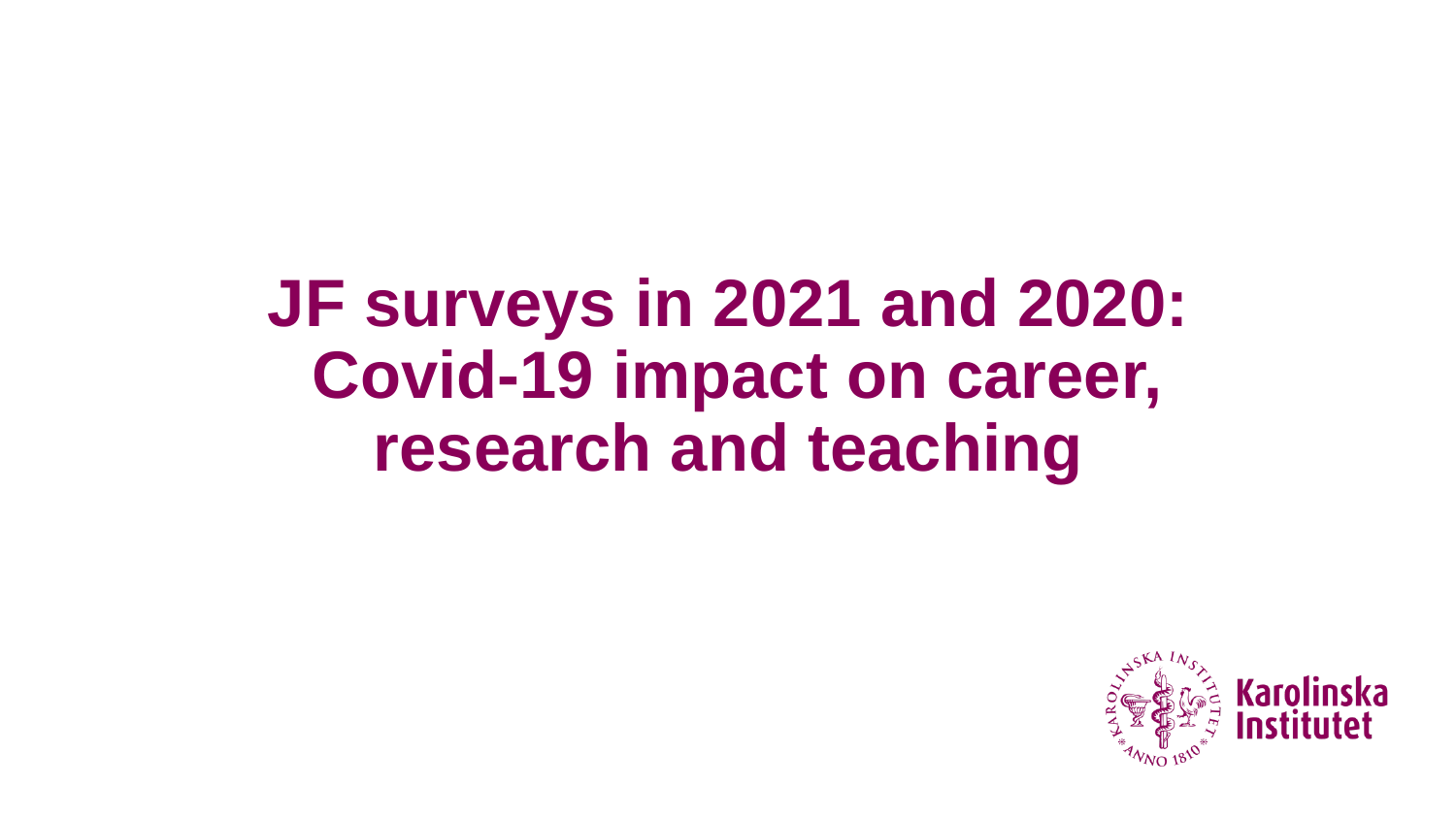### Junior Faculty Surveys

#### **JF survey 2021** (run June  $6<sup>th</sup>$  – July 10<sup>th</sup>)

- Sent to: 2142 JF members at KI with active email addresses
- Responded: 320 (response rate **14.94%**)

#### **JF survey 2020** (run June  $8<sup>th</sup>$  – June  $30<sup>th</sup>$ )

- Sent to: 1943 JF members at KI with active email addresses
- Responded: 383 (response rate **19.71%**)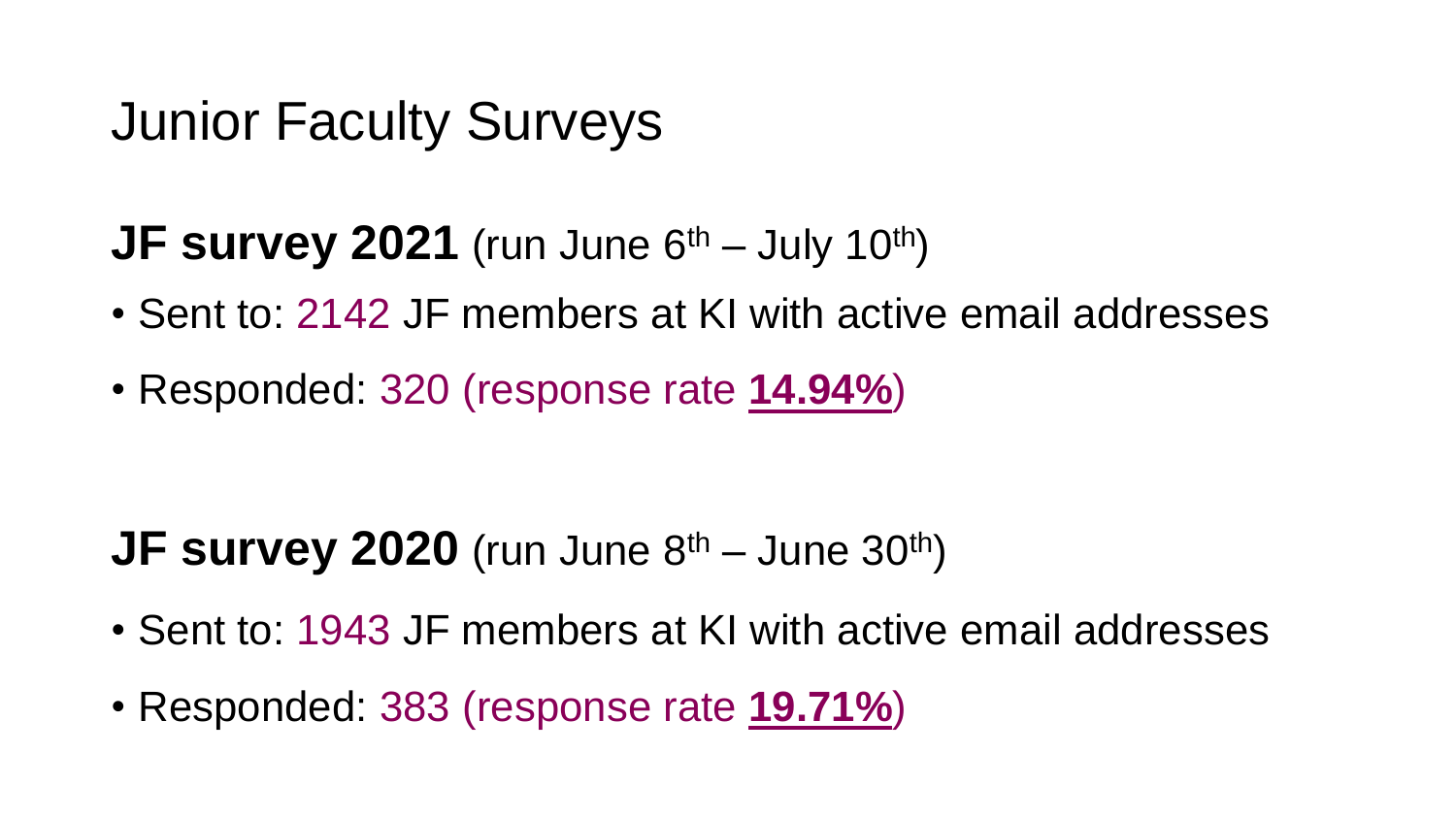# General demographics

| <b>Survey 2021</b>           | <b>Survey 2020</b>           |
|------------------------------|------------------------------|
| • Women $-56\%$              | • Women $-59\%$              |
| • Non-Swedish $-60\%$        | • Non-Swedish $-59\%$        |
| • Living with children – 44% | • Living with children - 52% |
| • Postdocs $-58%$            | • Postdocs $-52\%$           |
| • Clinicians $-4\%$          | • Clinicians $-5%$           |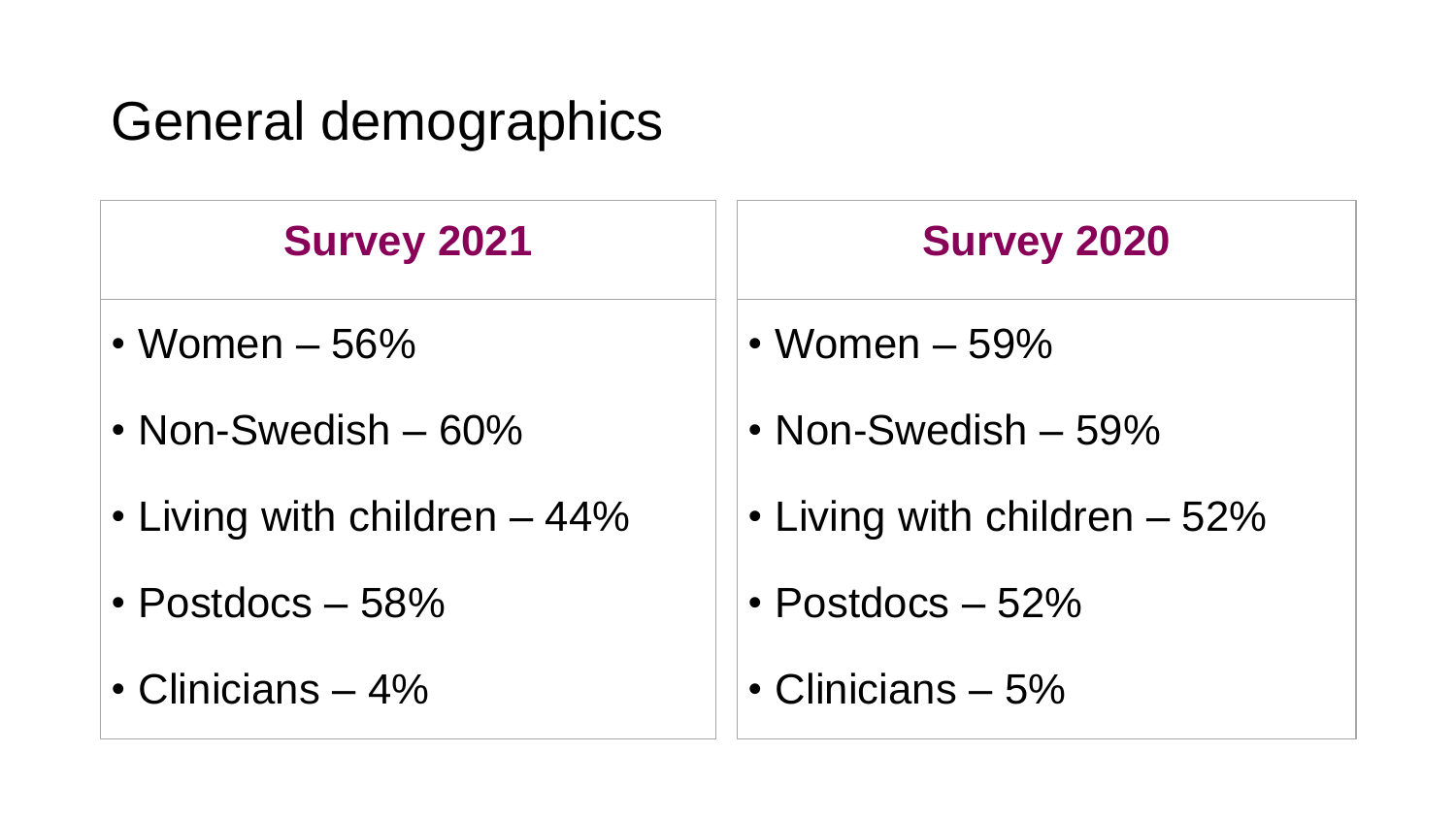# Working conditions and progress of research projects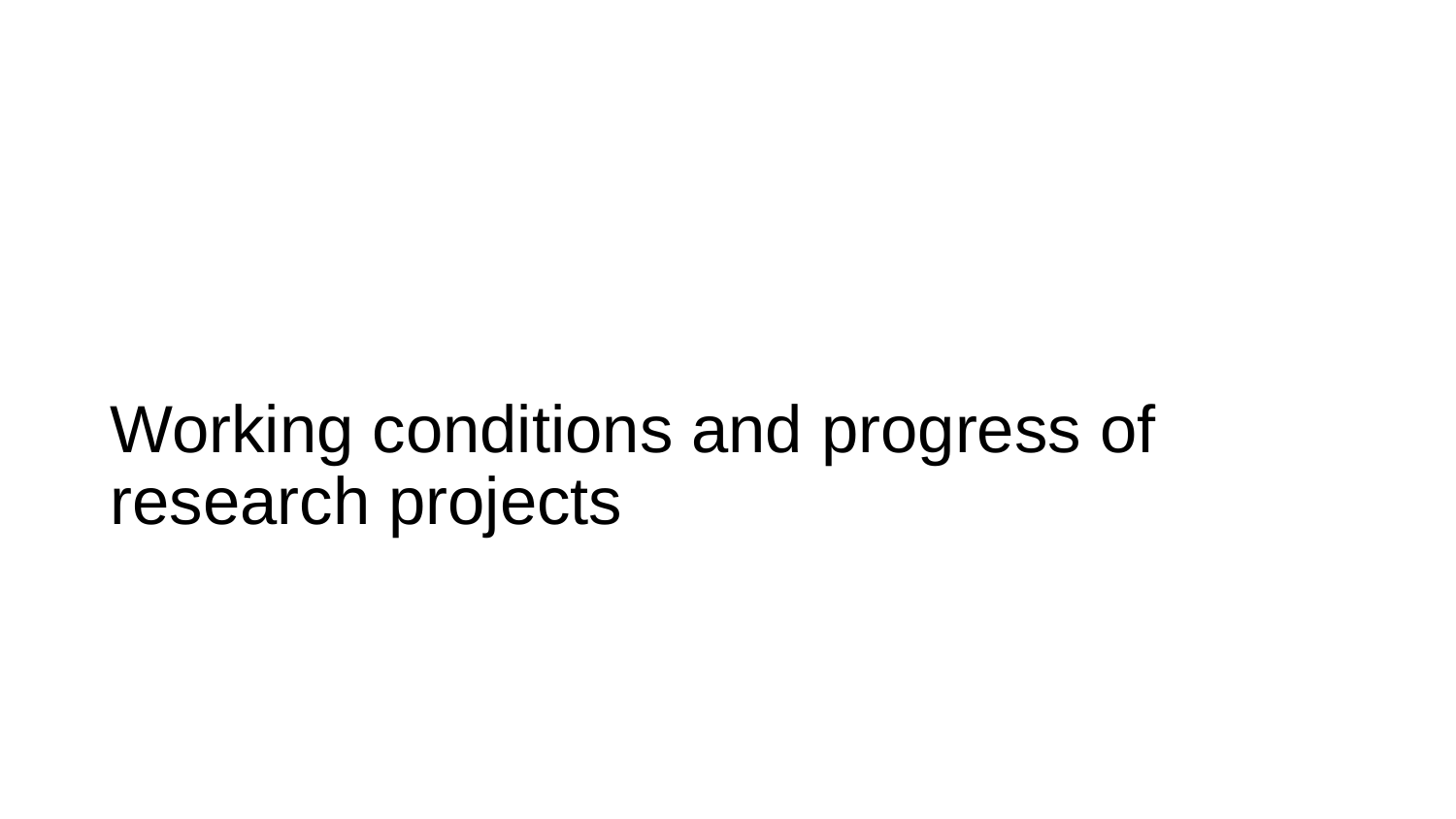### Working from home or on-site during the pandemic



**2021 2020**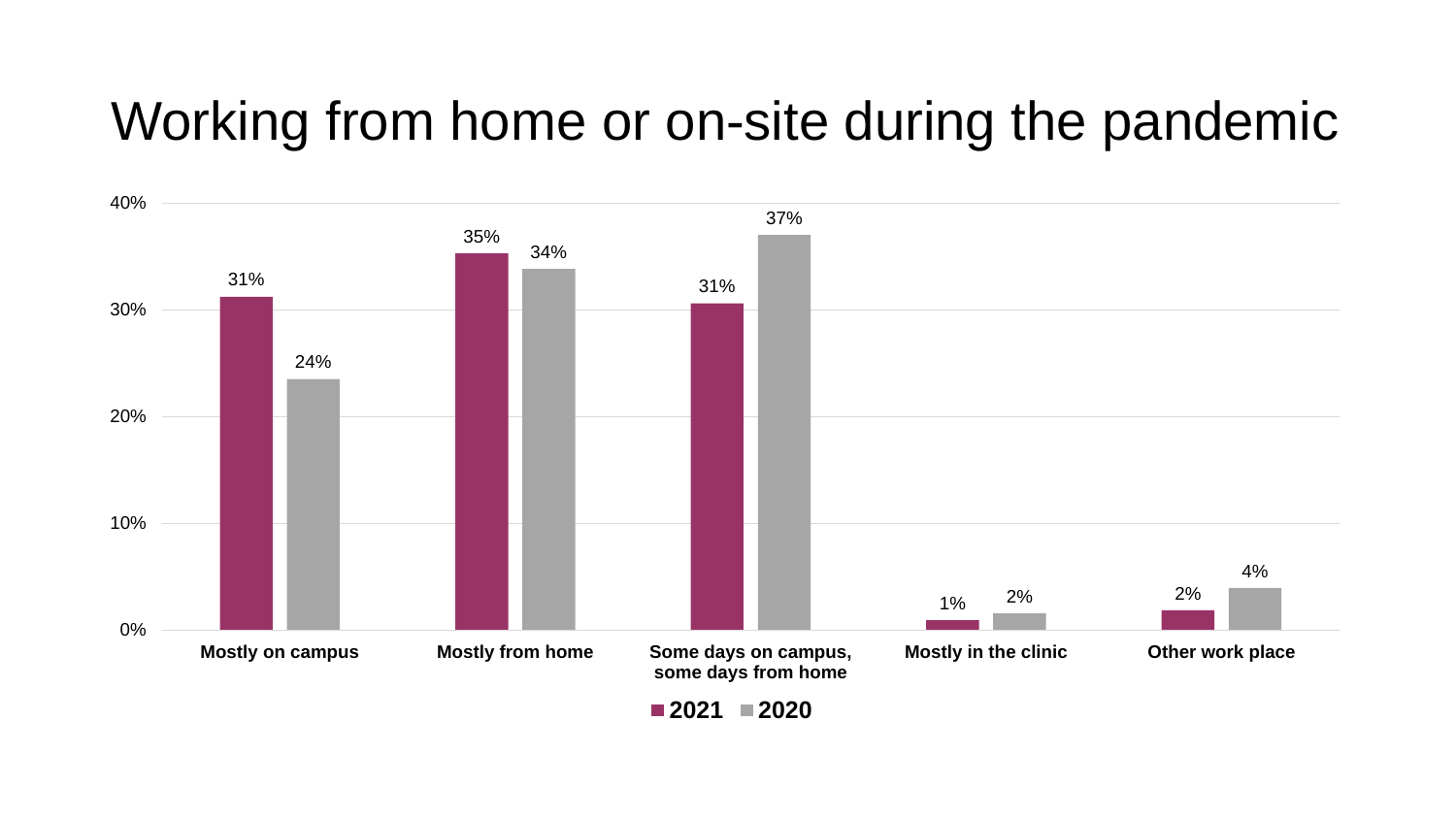## Working from home or on-site during the pandemic by the respondents' gender

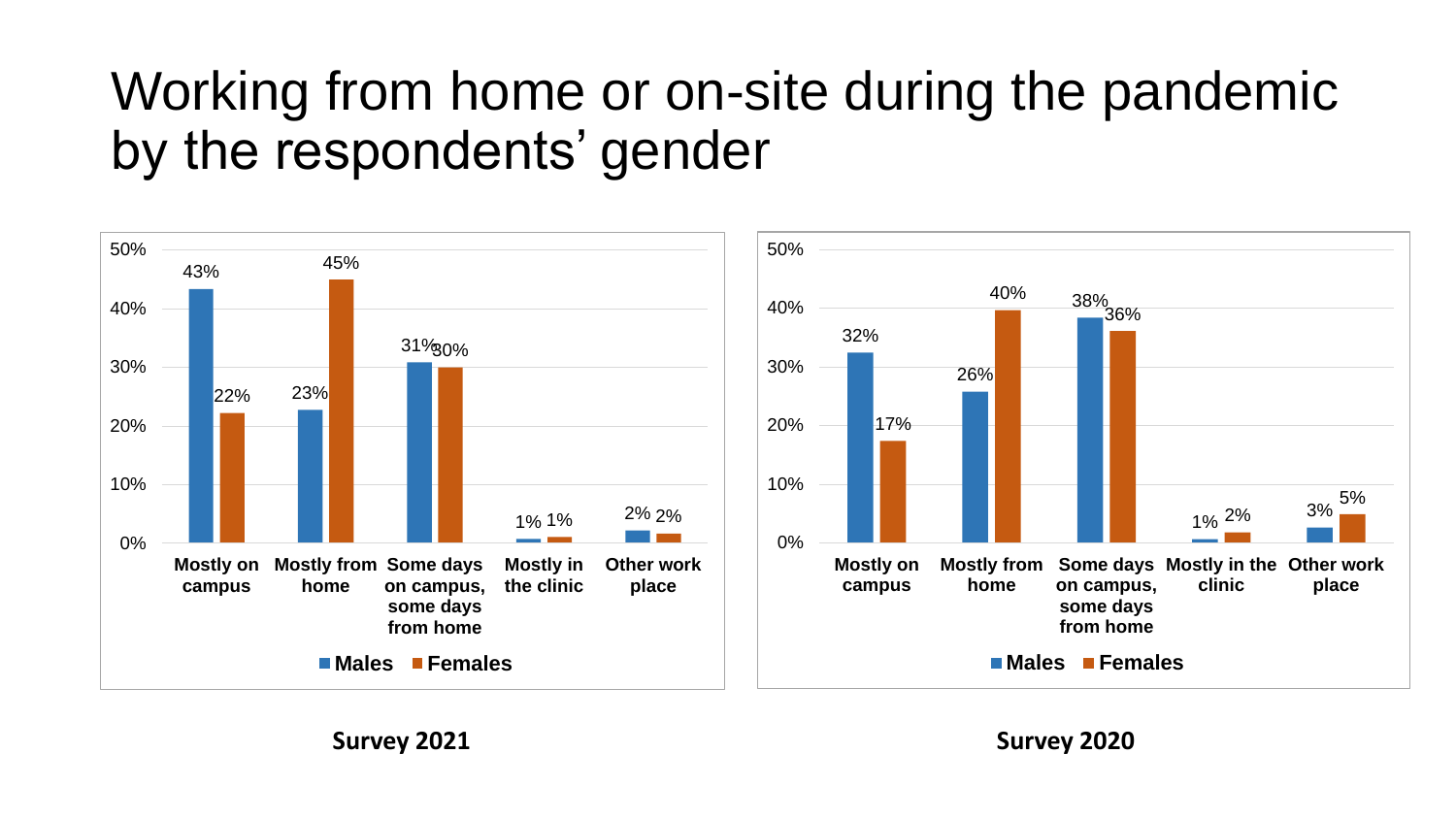#### Percentage of working hours on campus during pandemic (left) and physical workplace on campus (right) *(questions included only in JF survey 2021)*



Percentage of working hours on campus **Physical workplace on campus**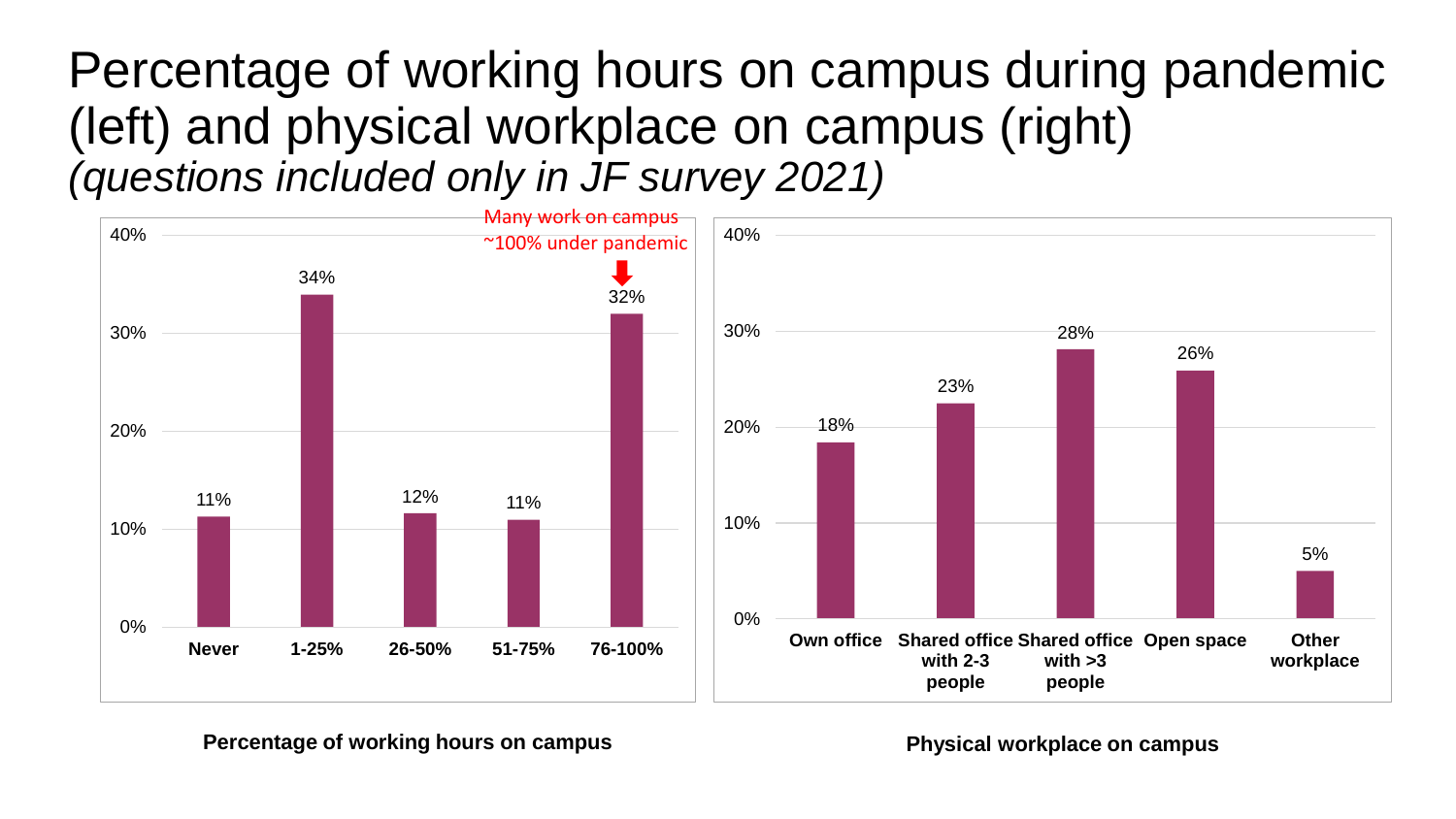#### Work on campus during pandemic and physical workplace *(question included only in JF survey 2021)*







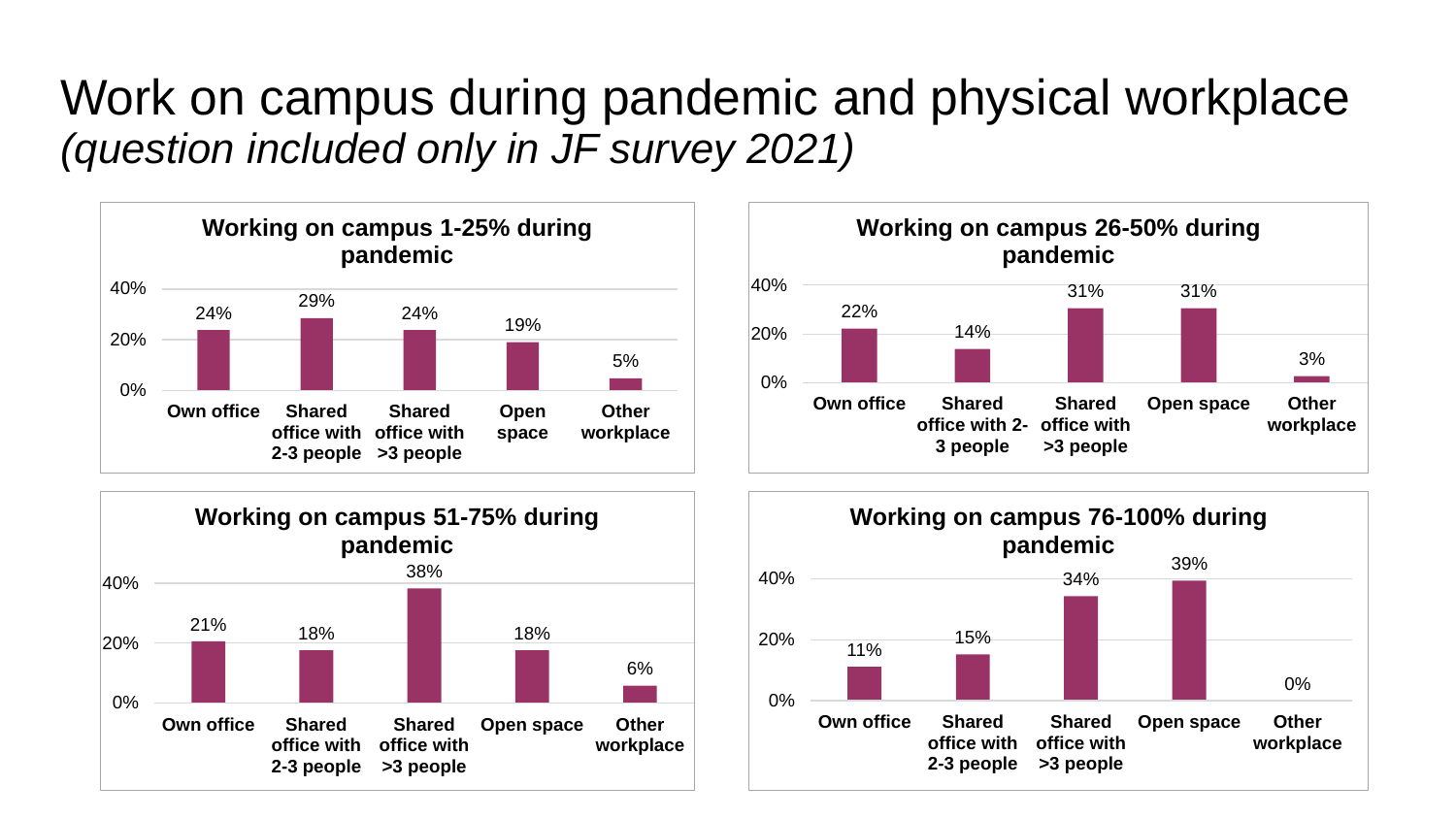# When does time-limited employment contract end?

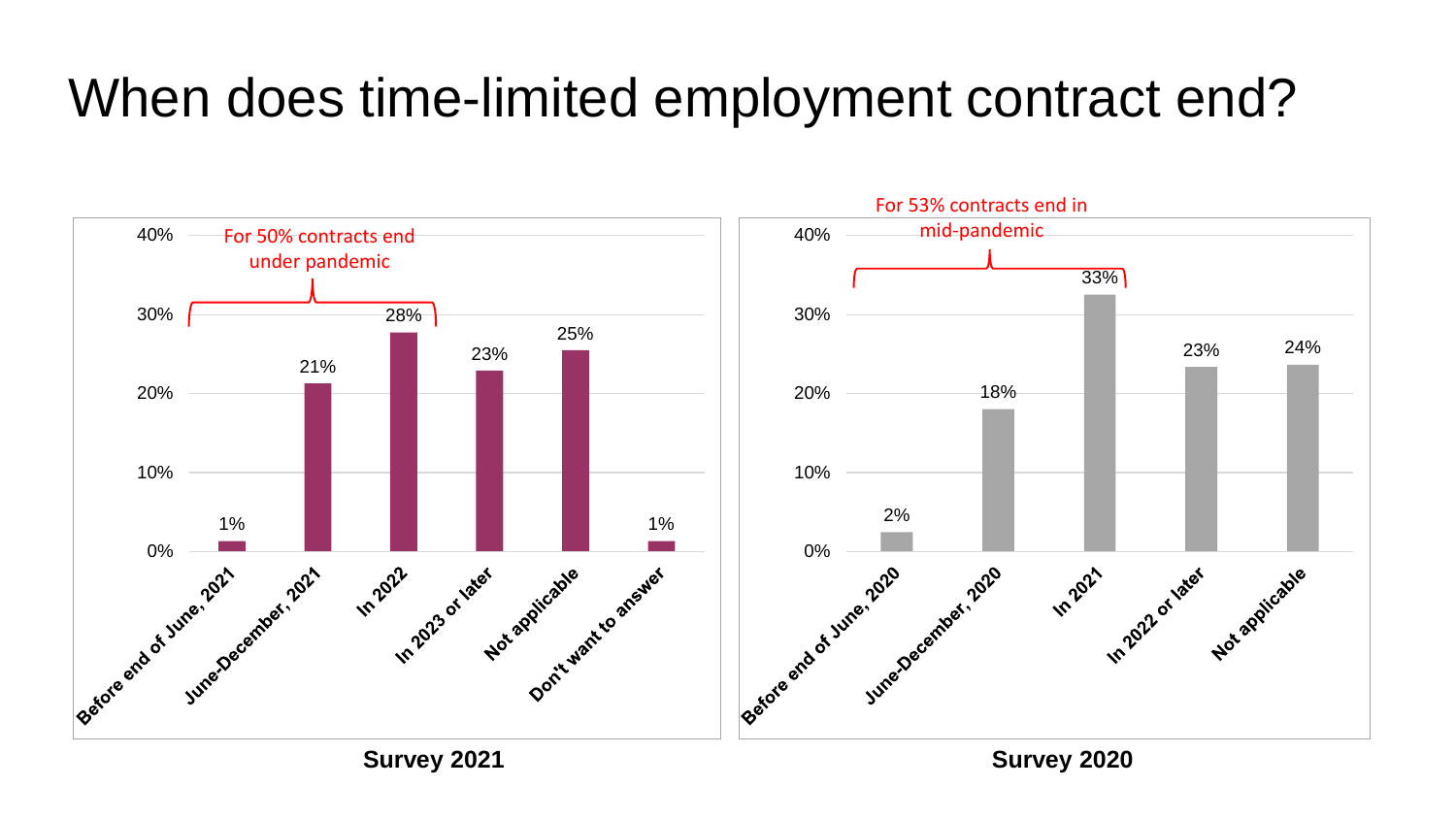### Problems with ongoing or planned research *(multiple answers)*

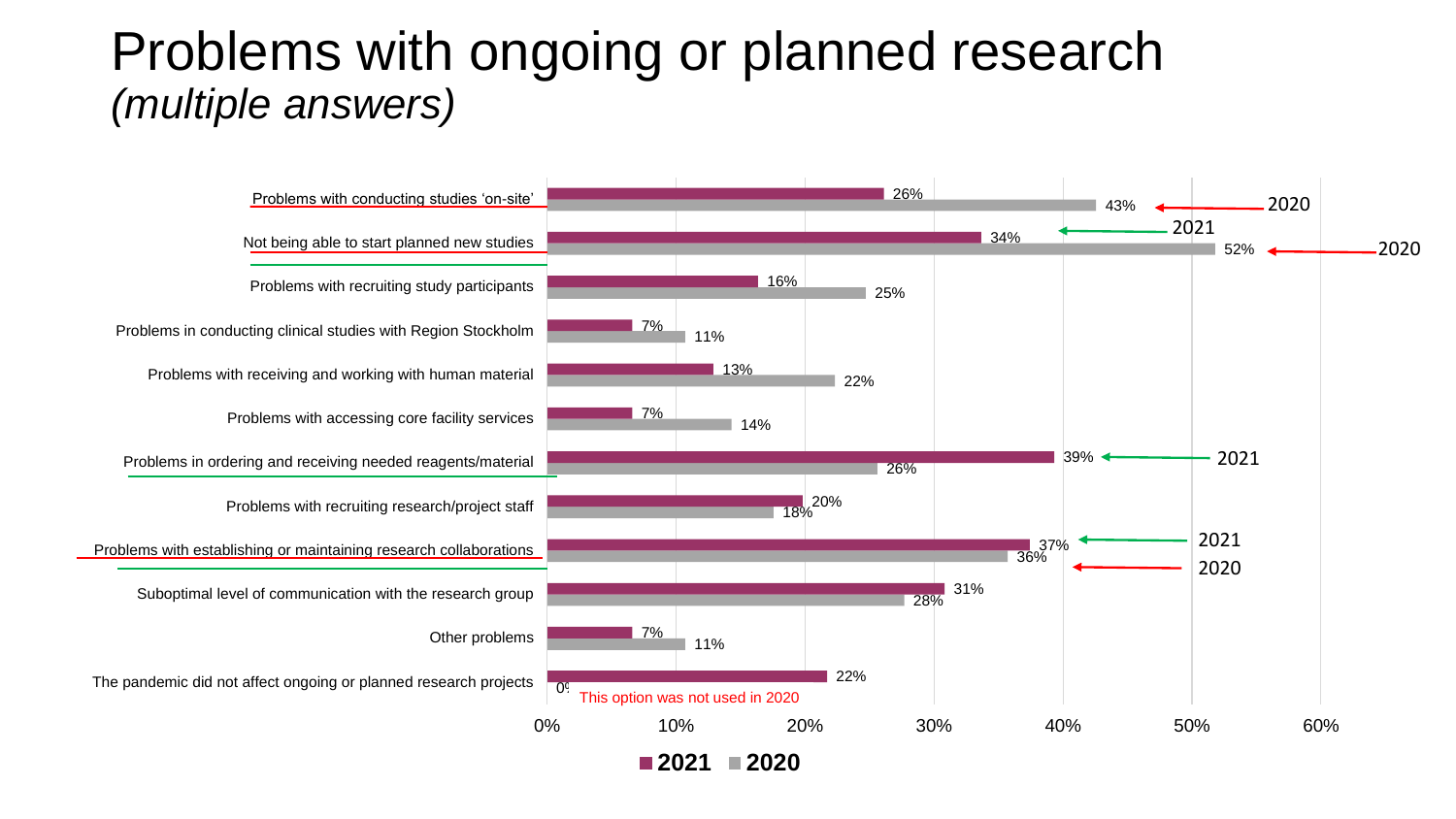# Additional problems for research reported

- Difficulties in recruiting personnel and research participants
- Lowered overall research productivity
	- Difficulties in finishing studies
	- Reduced motivation
	- Less publications
- Running costs for salaries despite halted research and on the other not possible to spend all grants as not possible to do the planned studies
- Mental distress due to various issues

Positive sides reported: new research avenues and funding for COVID-19 related research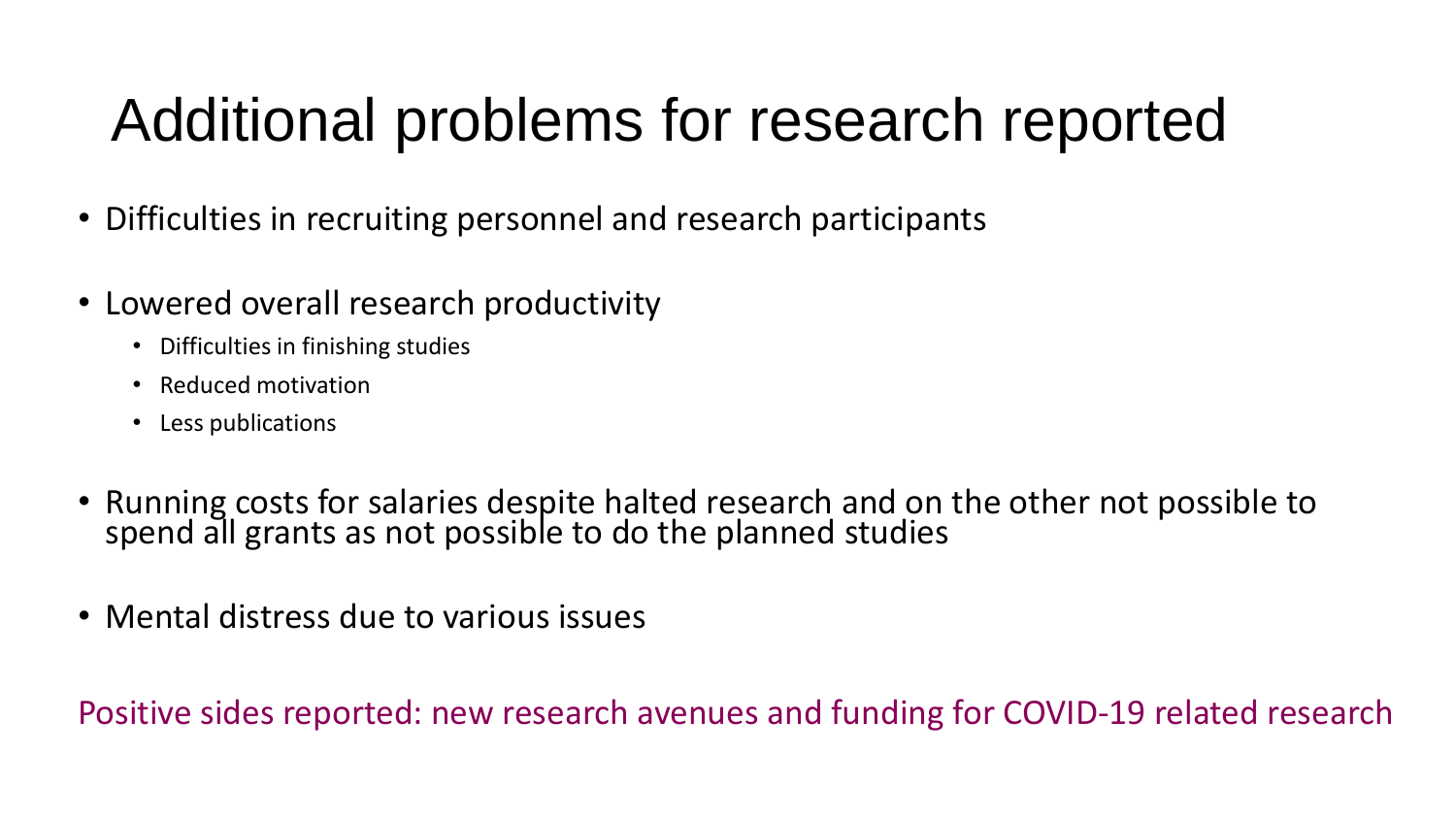#### Establishing a risk handling plan due to COVID-19 situation **NO**: 2021 = 74.4%, 2020 = 67.3%

7% 11% 1% 27% 47% 6% 8% 14% 1% 30% 38% 10% 0% 10% 20% 30% 40% 50% **Yes, both for research & career Yes, only for research Yes, only for career No, but I need such plan No, not needed I do not know**

**2021 2020**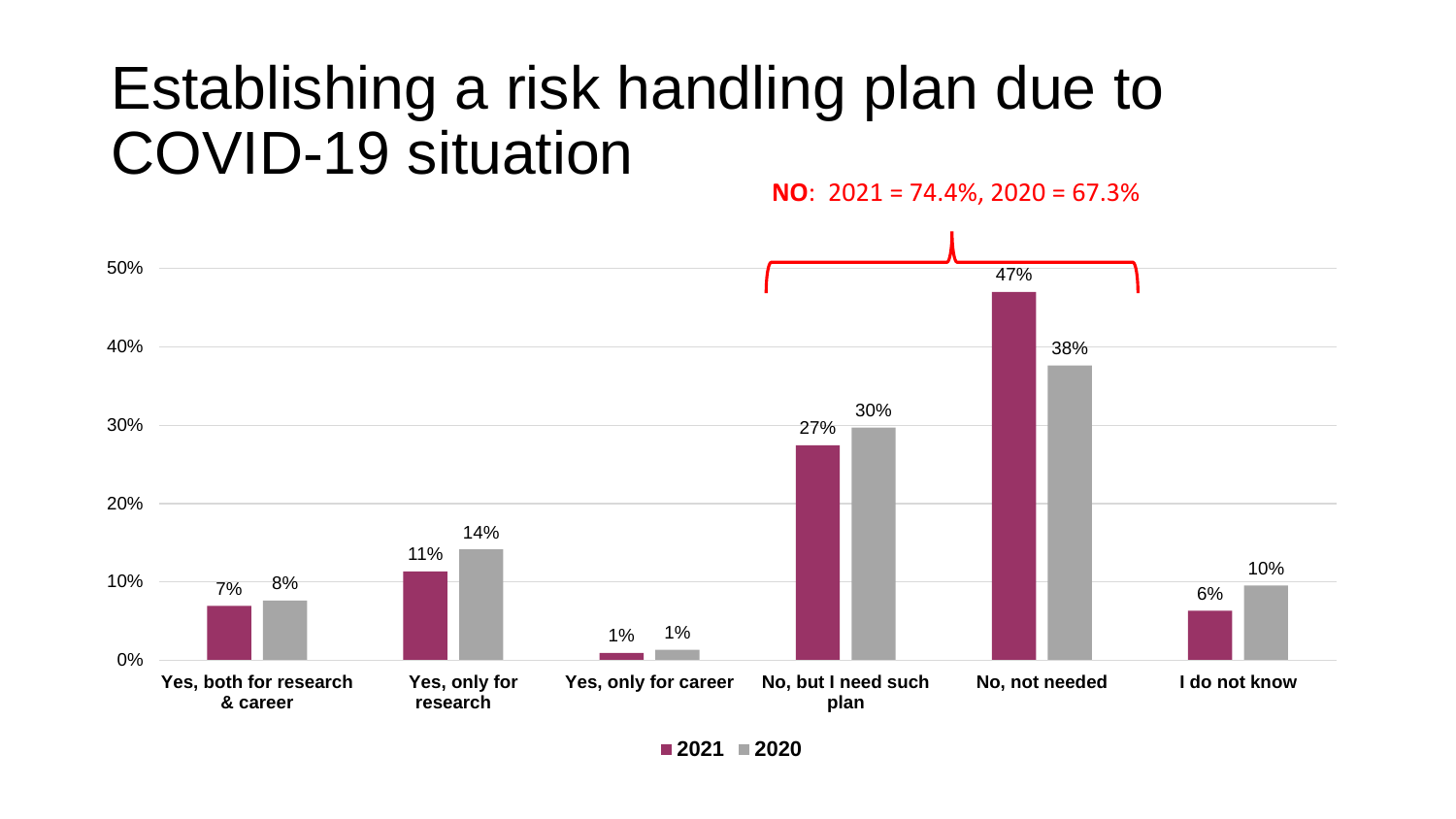## Establishing a risk handling plan due to COVID-19 situation

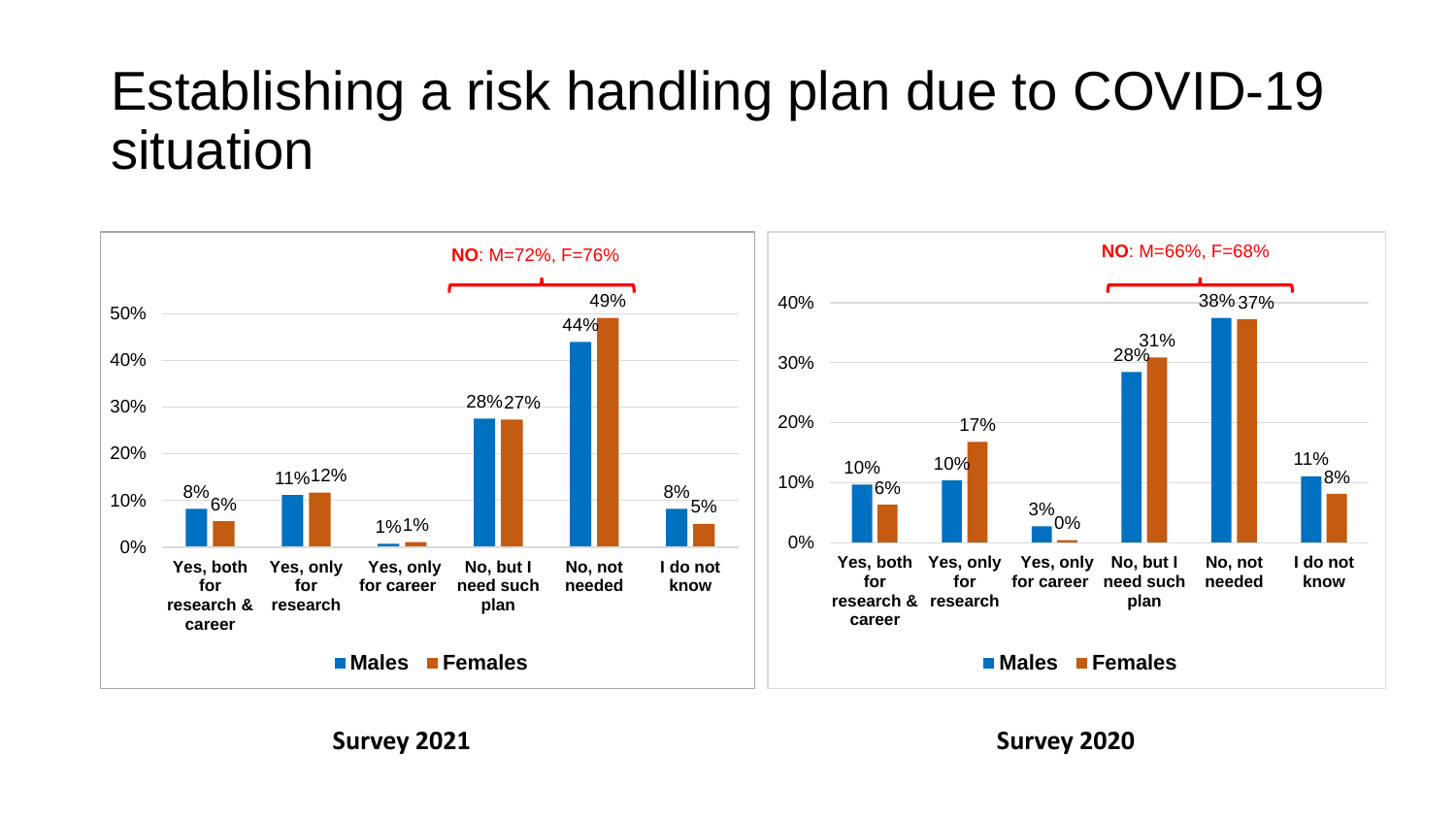# Research related to COVID-19 and SARS-Cov-2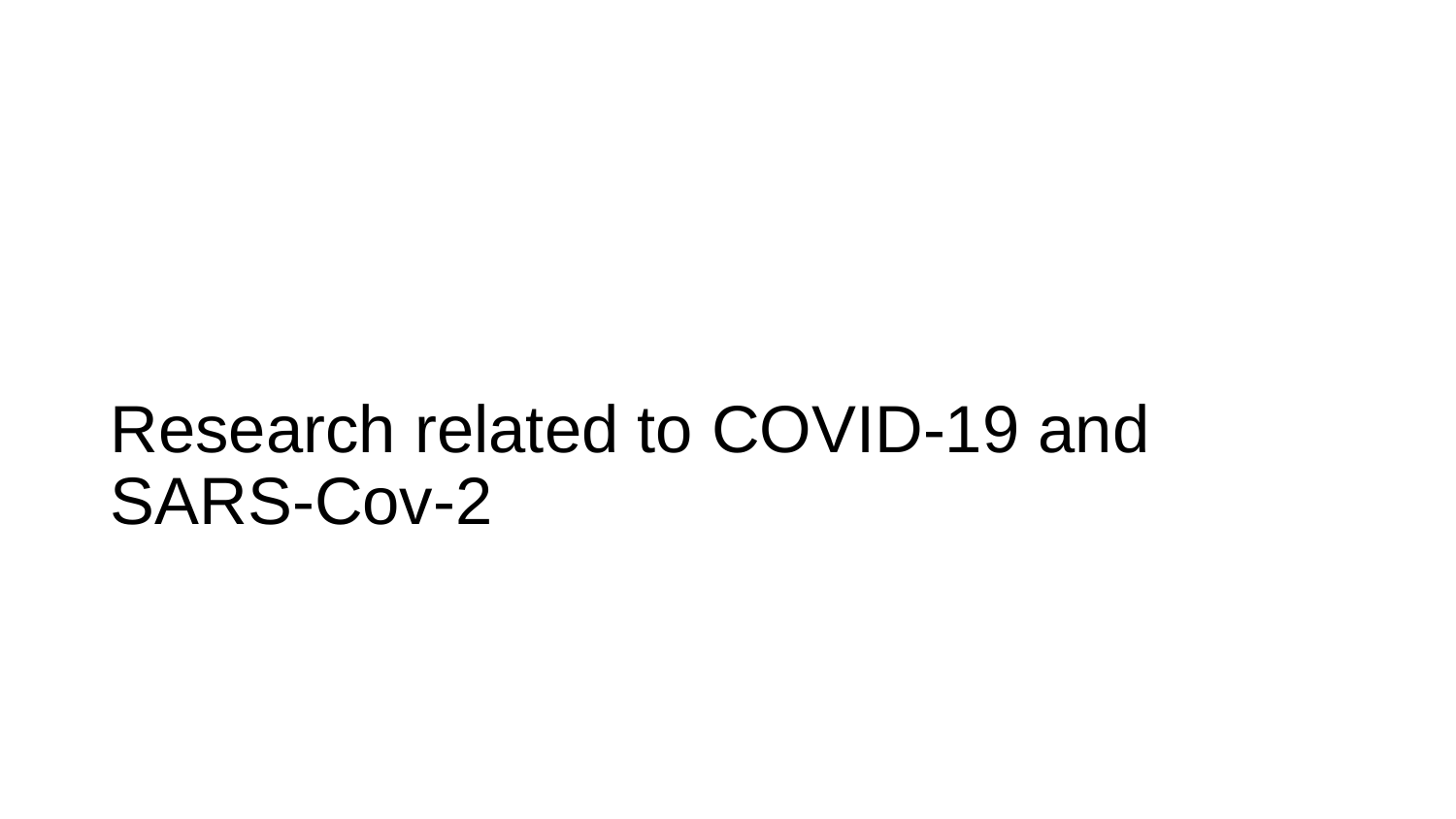### Changed research focus towards COVID-19 and SARS-Cov-2 (left) and reported problems conducting these studies (right)



**Changed research focus towards COVID-19 & SARS-Cov-2 Problems conducting COVID-19 & SARS-Cov-2 studies**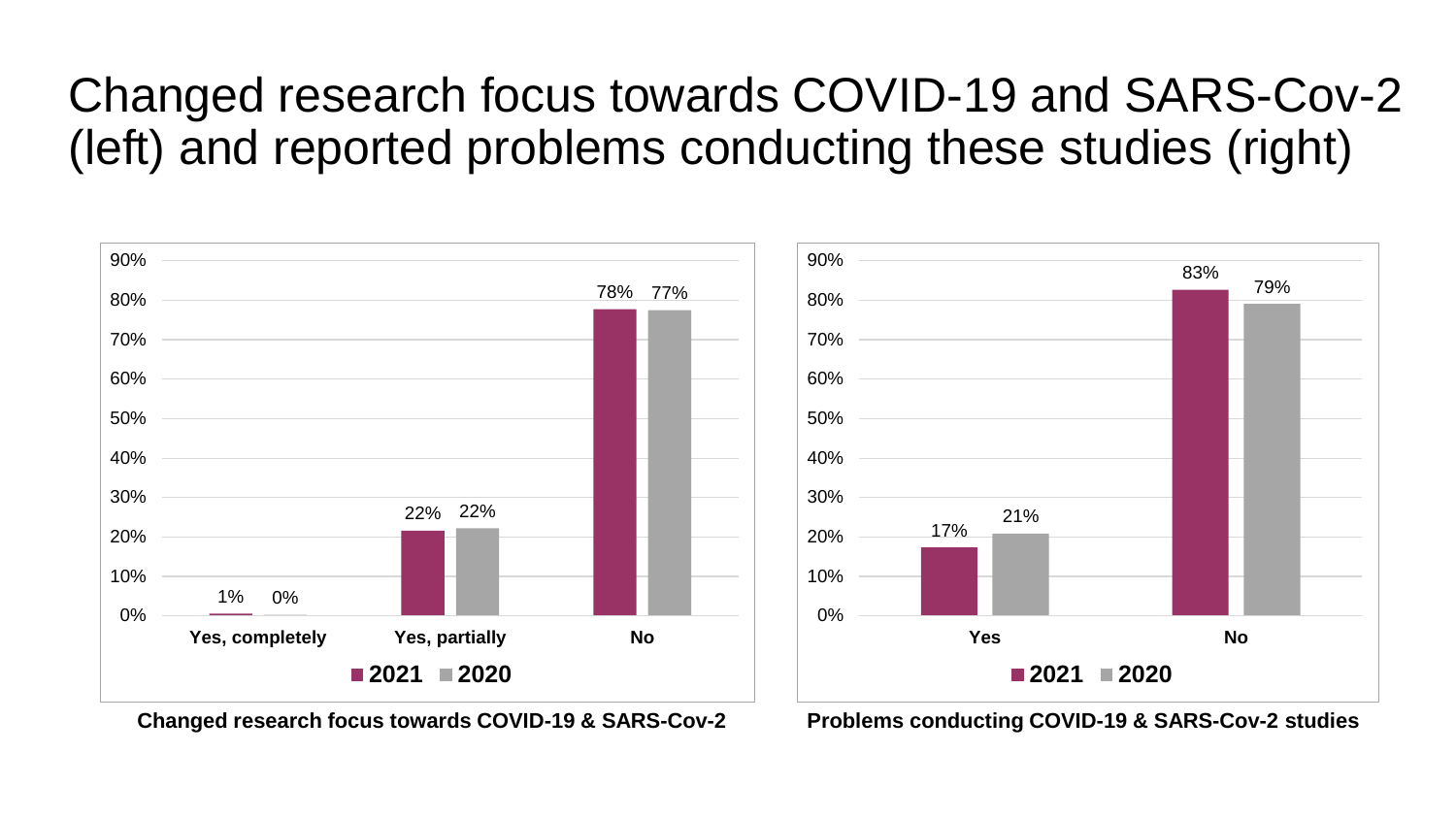# Employment and career prospective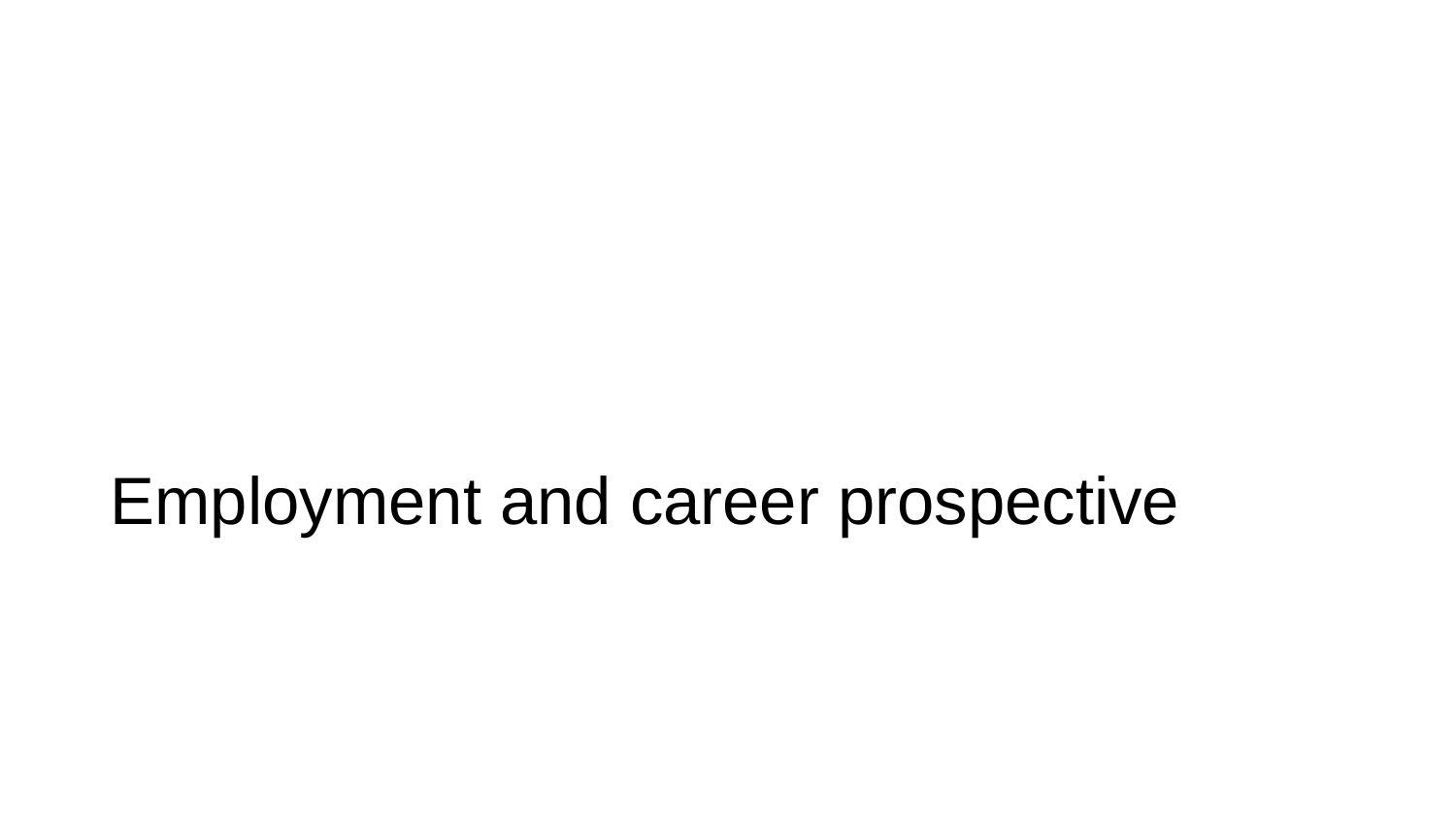## Negative impact on applying for academic position

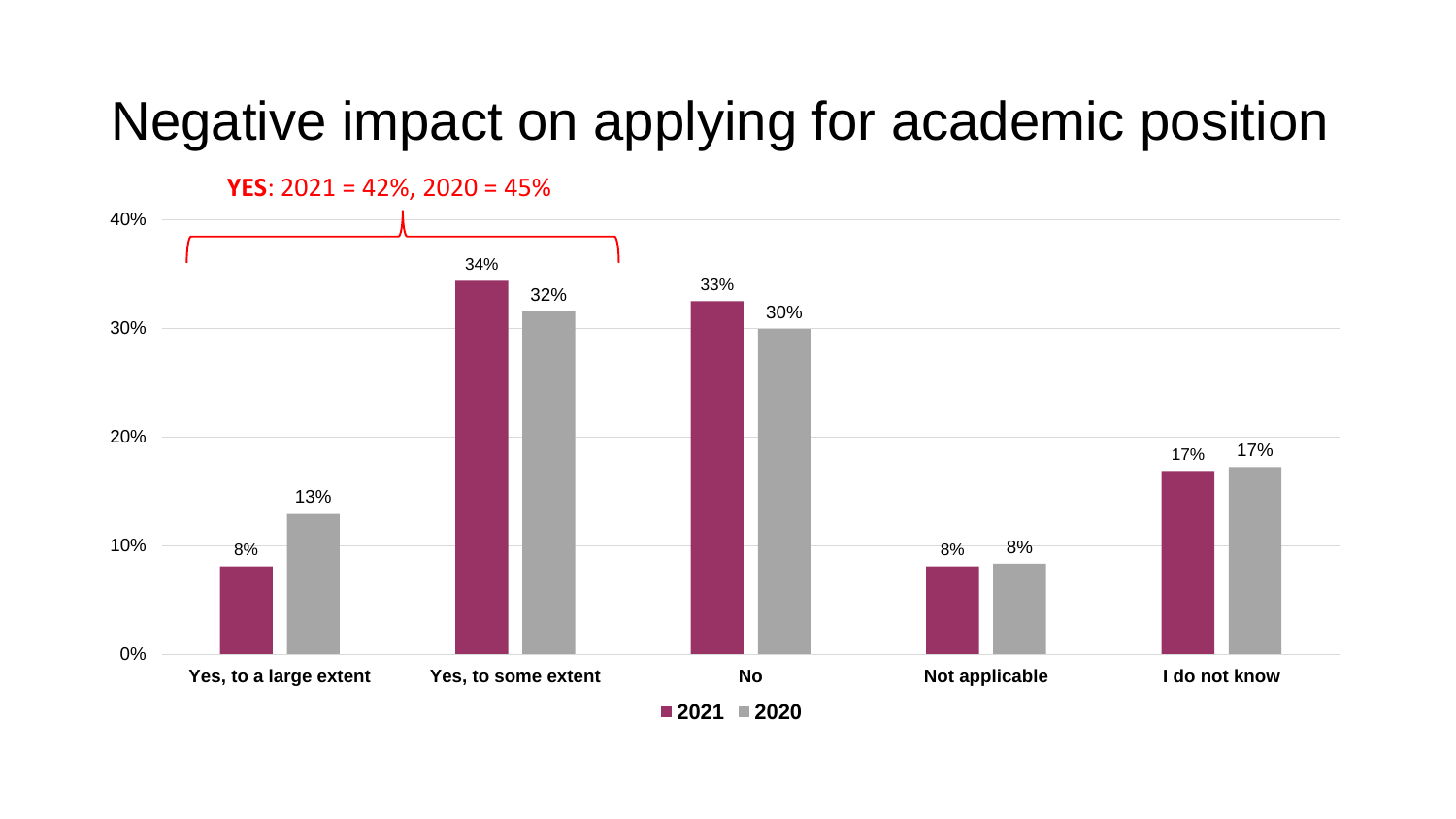#### Negative impact on applying for academic position by gender *from survey 2021 (left) and from survey 2020 (right)*



**Survey 2021 Survey 2020**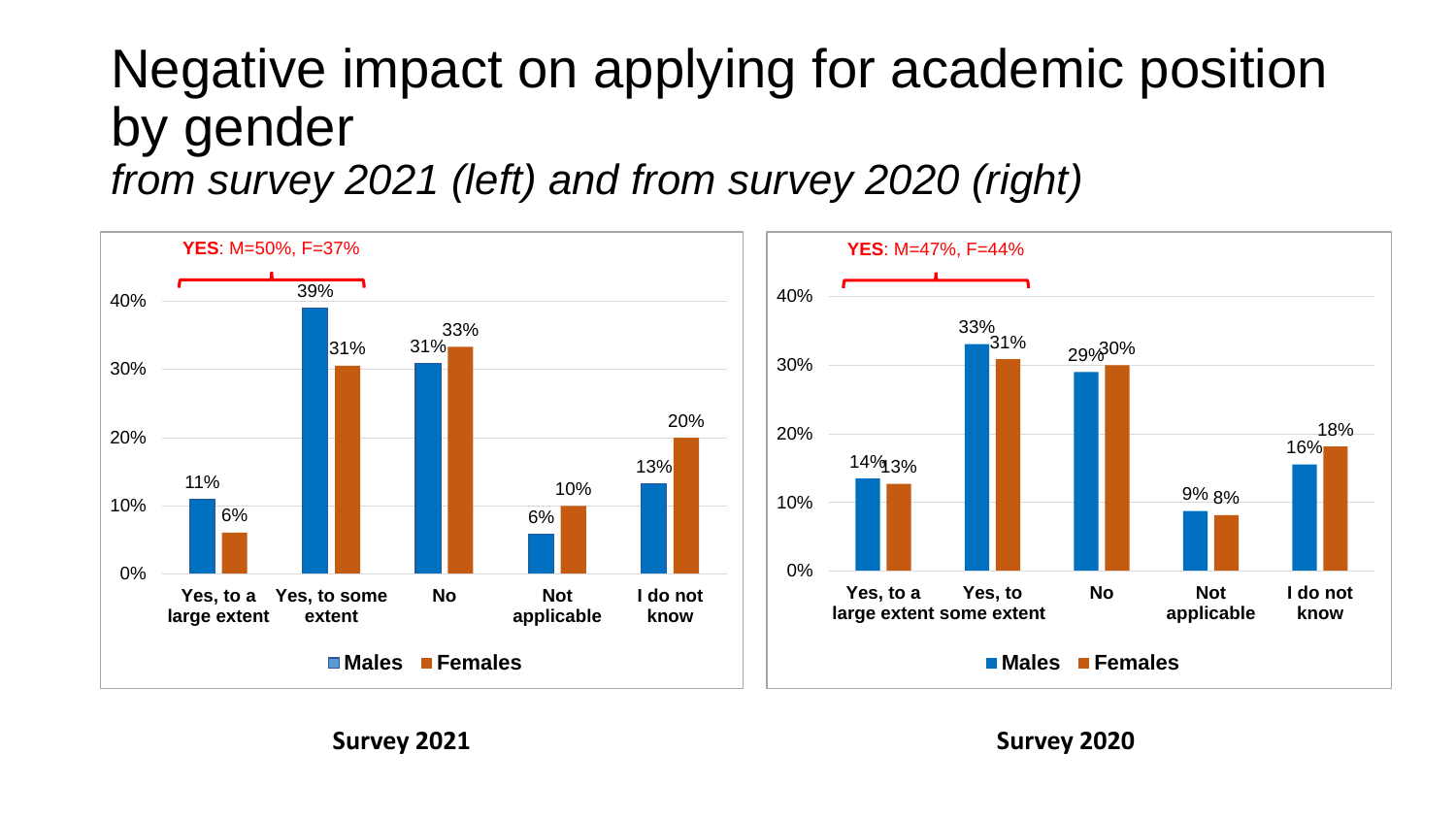### Negative impact on using current grants and applying next year

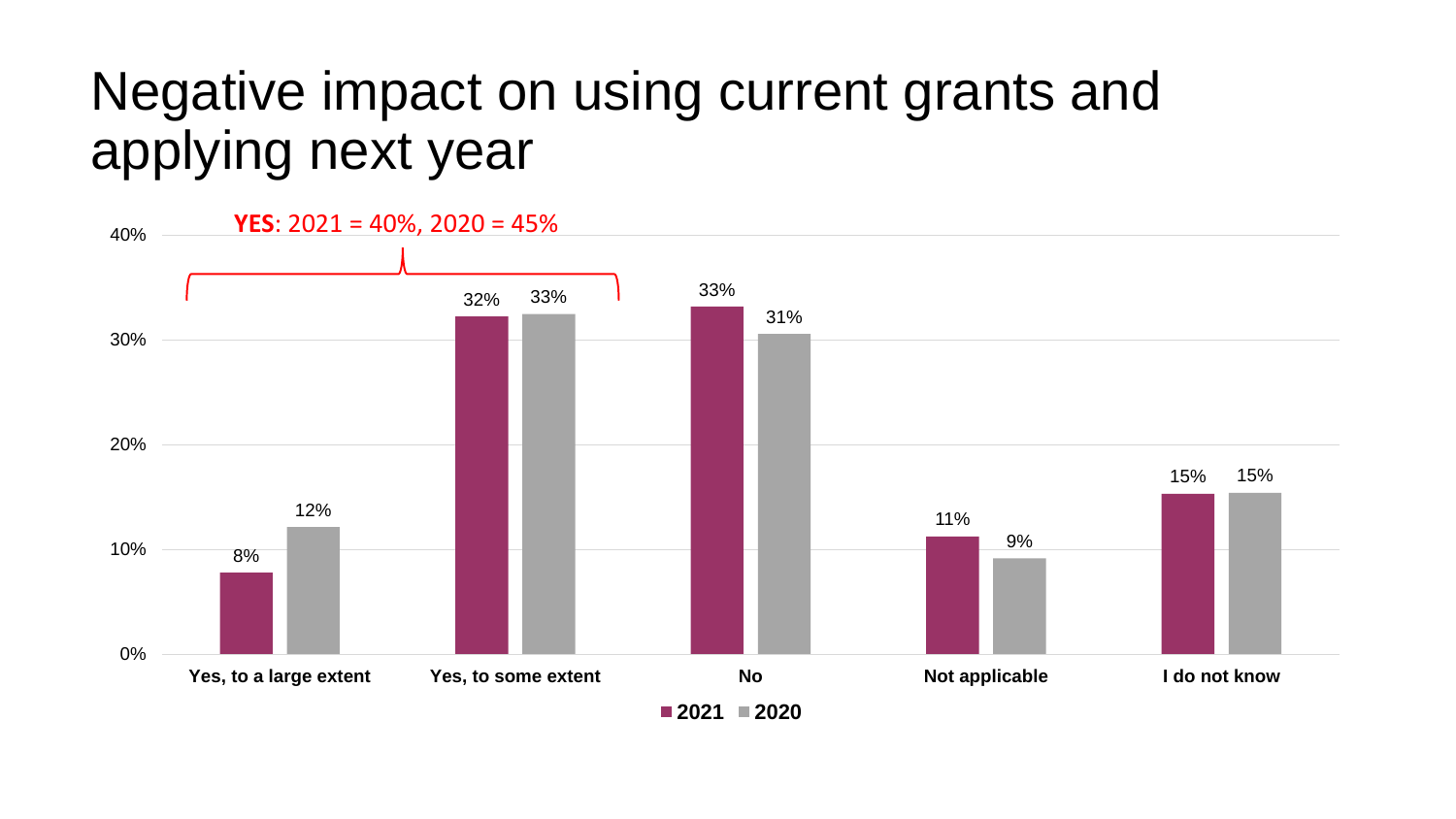# Negative impact on using current grants and applying next year



**Survey 2021 Survey 2020**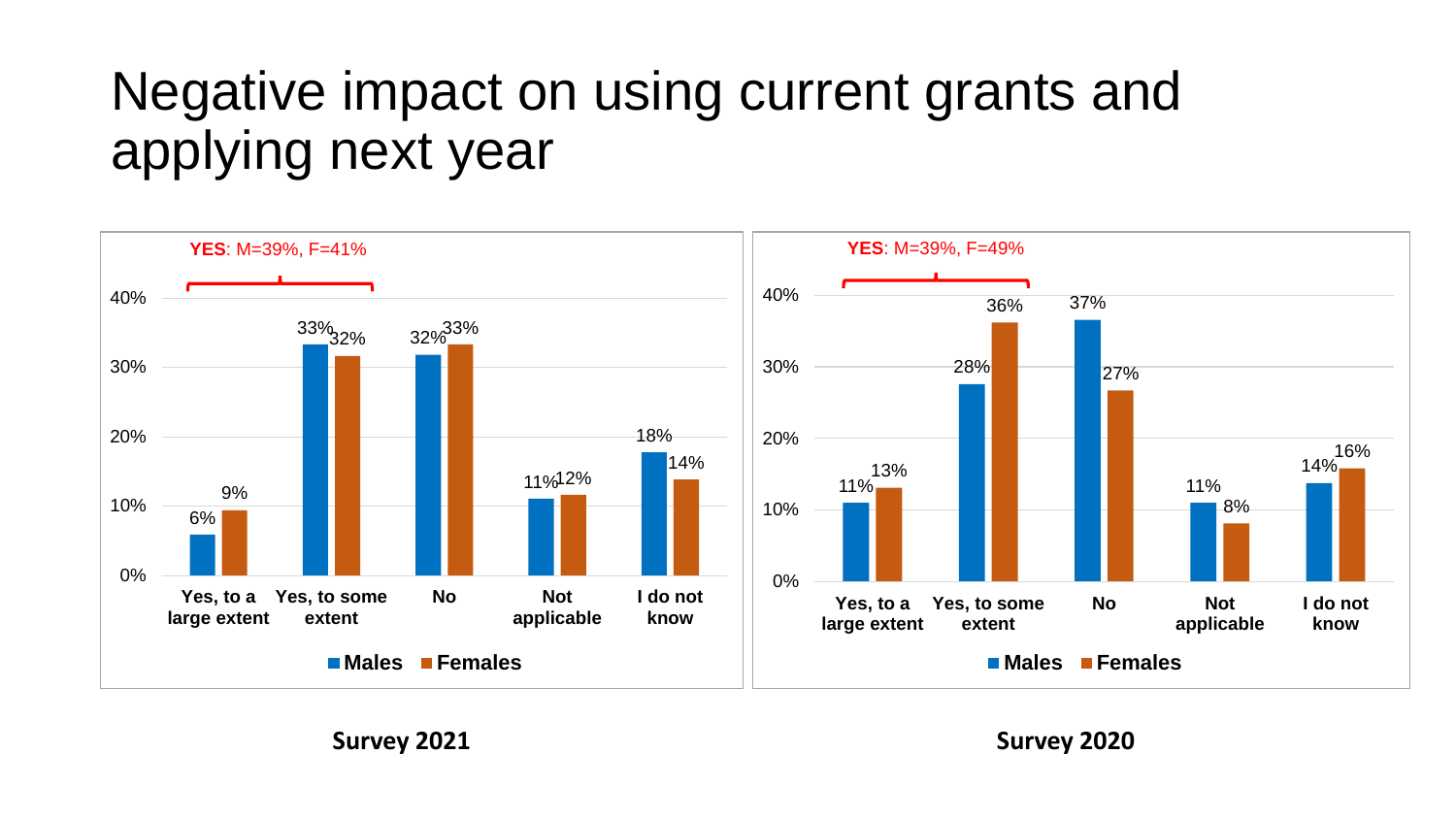### Negative impact on teaching opportunities

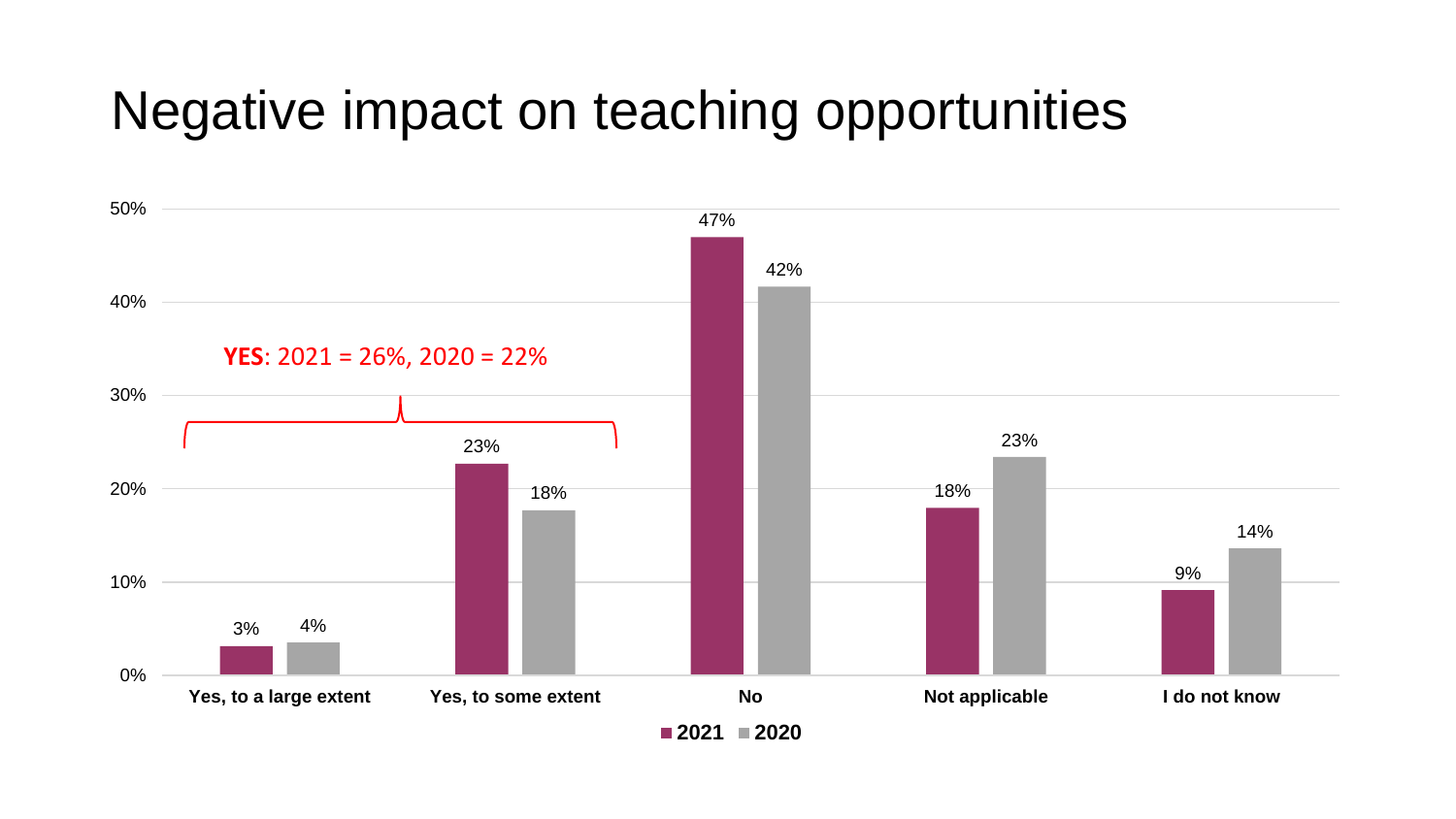### Negative impact on teaching opportunities by gender *from survey 2021 (left) and from survey 2020 (right)*



**Survey 2021 Survey 2020**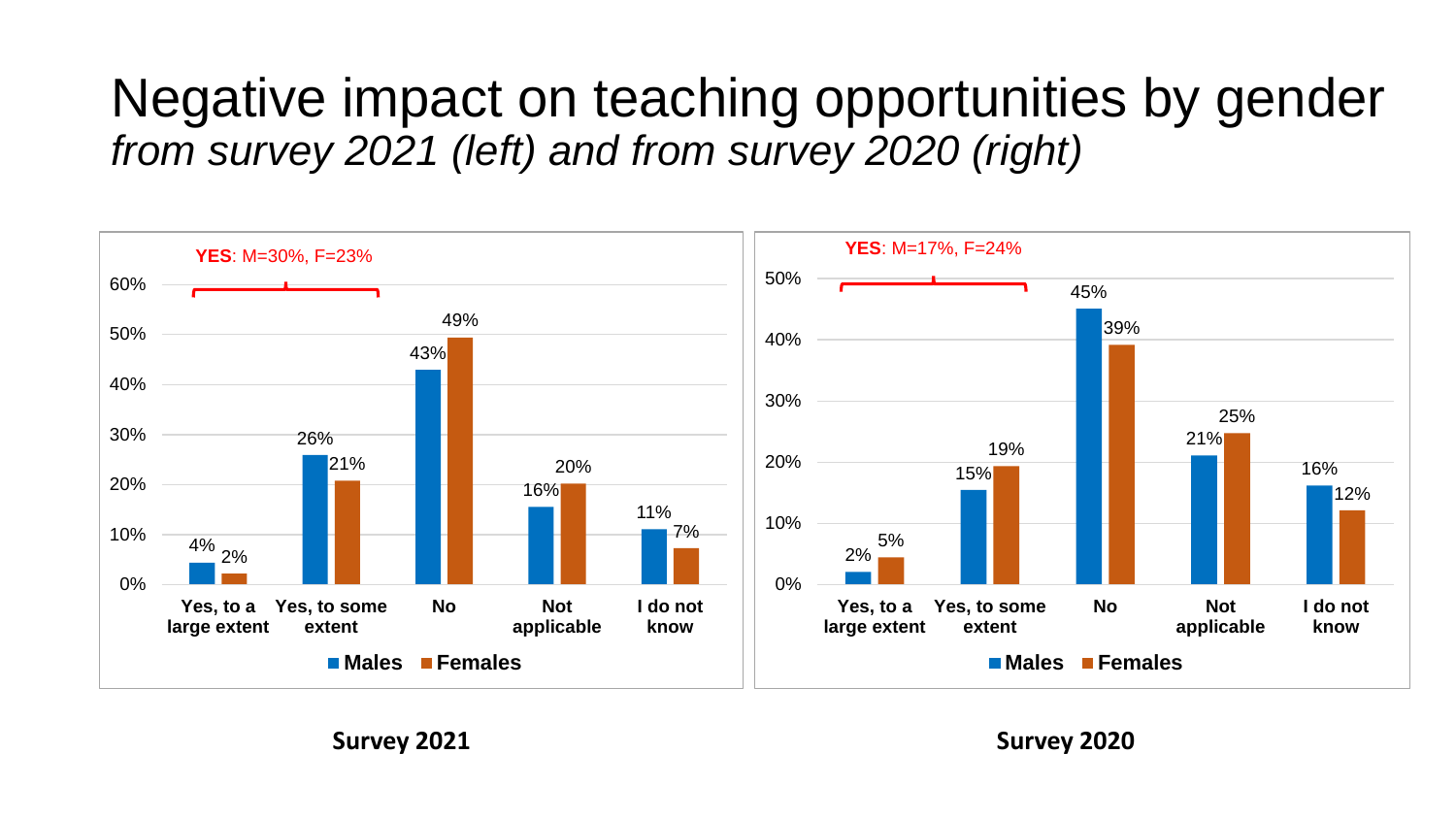# Additional problems identified for career, grants and teaching

- No networking possibilities and in-person meetings leading to less opportunities for future career
- Problems obtaining visa and other permits for postdoc periods abroad leading to delayed academic career
- Not been able to publish or finish studies thus less likely to qualify for the next steps in academic career ladder
	- Falling of the career ladder due the 5 year rule
- No preliminary data for future grants or limited output from this grant period leading to less changes in funding
- Many courses cancelled or online thus leading to less teaching opportunities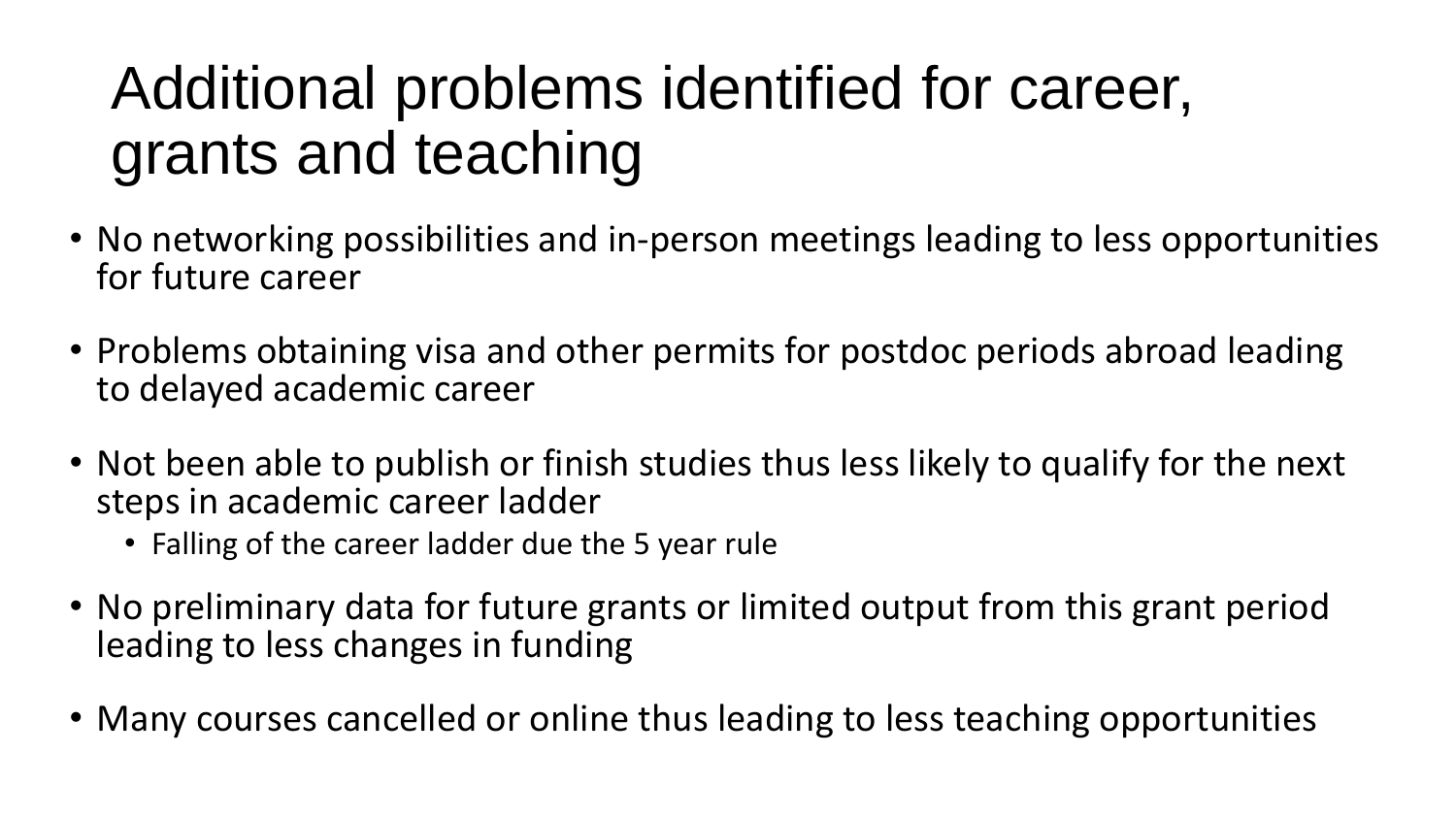# Additional comments by respondents

#### **The impact of the pandemic on mental health among JF researchers**

- anxiety or fear of getting affected (either personally or close-ones)
- social isolation
- not be able to visit their families and home countries

#### **Potential imbalanced response and action throughout KI during the pandemic**

- imbalance in actions across KI regarding working on-site / remotely
- KI had not taken enough action to provide a safe working environment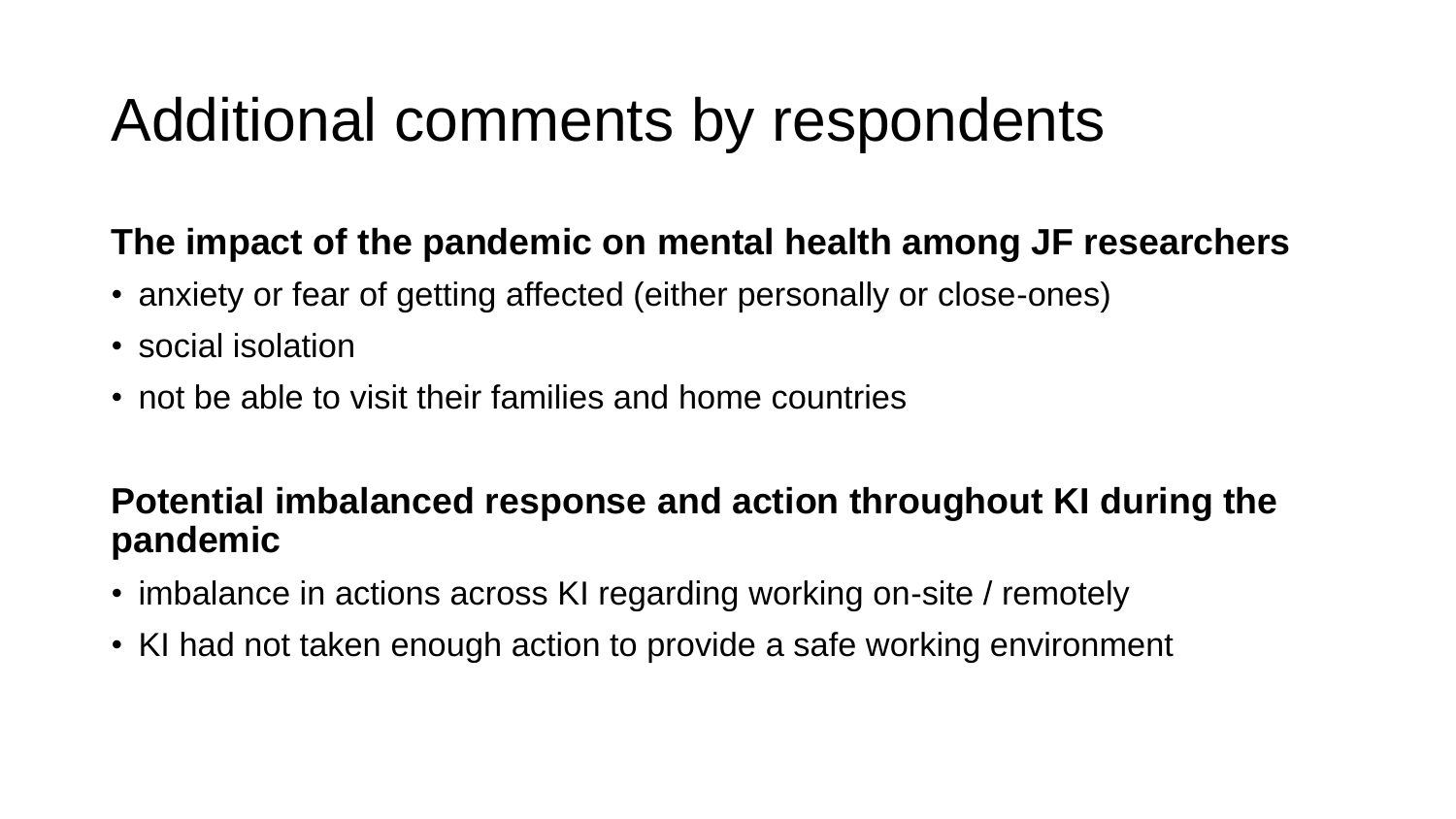# **Citations**

*"Unless major COVID-19 exceptions are made to the career paths (e.g. allowing for a 6th year as a postdoc before moving up the career ladder) I will be forced to leave academia"*

*"Delay in finishing projects and getting publications at KI and elsewhere combined with a limited window of opportunity after finished PhD defense for application of positions beyond post doc. May well be forced out of further academic career path (in Sweden) due to this. "*

"Work during pandemic has been slower - resulting in less publications which may affect future career. Less opportunities to network with colleagues, ie less opportunities to explore more career developing activities (eg teaching, collaborations...)"

*"Teaching to black windows on zoom sucks"*

*"It was hard to get new teaching opportunities and being a junior researcher and planning to teach at higher education for the first time, it is a bit scary to do everything online. I have postponed my plans for this reason, and I might be "falling behind" in my teaching career. "*

*"Teaching performance reduced because of low level of interaction with students; split groups (on site and on zoom) require "hybrid" teaching techniques that I was not able to prepare for in due time."*